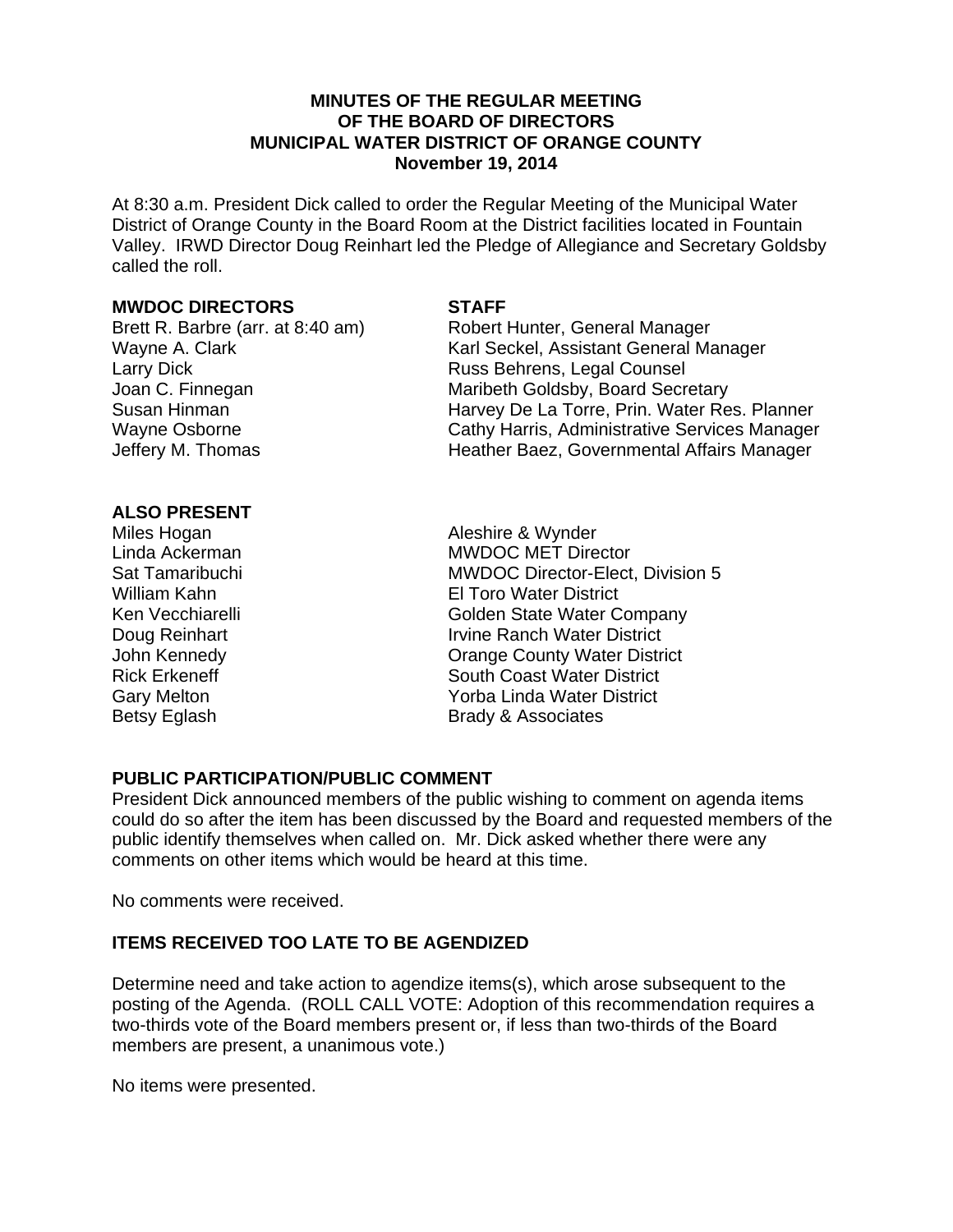## **ITEMS DISTRIBUTED TO THE BOARD LESS THAN 72 HOURS PRIOR TO MEETING**

President Dick inquired as to whether there were any items distributed to the Board less than 72 hours prior to the meeting.

No items were presented.

## **EMPLOYEE SERVICE AWARDS**

No service awards were presented.

## **CONSENT CALENDAR**

President Dick stated all matters under the Consent Calendar would be approved by one MOTION unless a Director wished to consider an item separately.

President Dick advised that the October 6, 2014 Planning & Operations Committee minutes were revised to reflect that MWDOC MET Director Larry McKenney was in attendance, and the October 20, 2014 Public Affairs & Legislation Committee minutes were revised to reflect that Larry Dick was "ex officio" to the Committee, rather than Director Finnegan.

Upon MOTION by Director Thomas, seconded by Director Finnegan, and carried (6-0), the Board approved the Consent Calendar items as follows. Directors Clark, Dick, Finnegan, Hinman, Osborne, and Thomas voted in favor. Director Barbre was absent.

## **MINUTES**

The following minutes were approved.

October 1, 2014 Workshop Board Meeting October 15, 2014 Board Meeting

## **COMMITTEE MEETING REPORTS**

The following Committee Meeting reports were received and filed as presented.

Planning & Operations Committee Meeting: October 6, 2014 (as revised) Administration & Finance Committee Meeting: October 8, 2014 Public Affairs & Legislation Committee Meeting: October 20, 2014 (as revised) Executive Committee Meeting: October 16, 2014 MWDOC/OCWD Joint Planning Committee Meeting: October 22, 2014

## **TREASURER'S REPORTS**

The following items were ratified and approved as presented.

MWDOC Revenue/Cash Receipt Register as of October 31, 2014 MWDOC Disbursement Registers (October/November)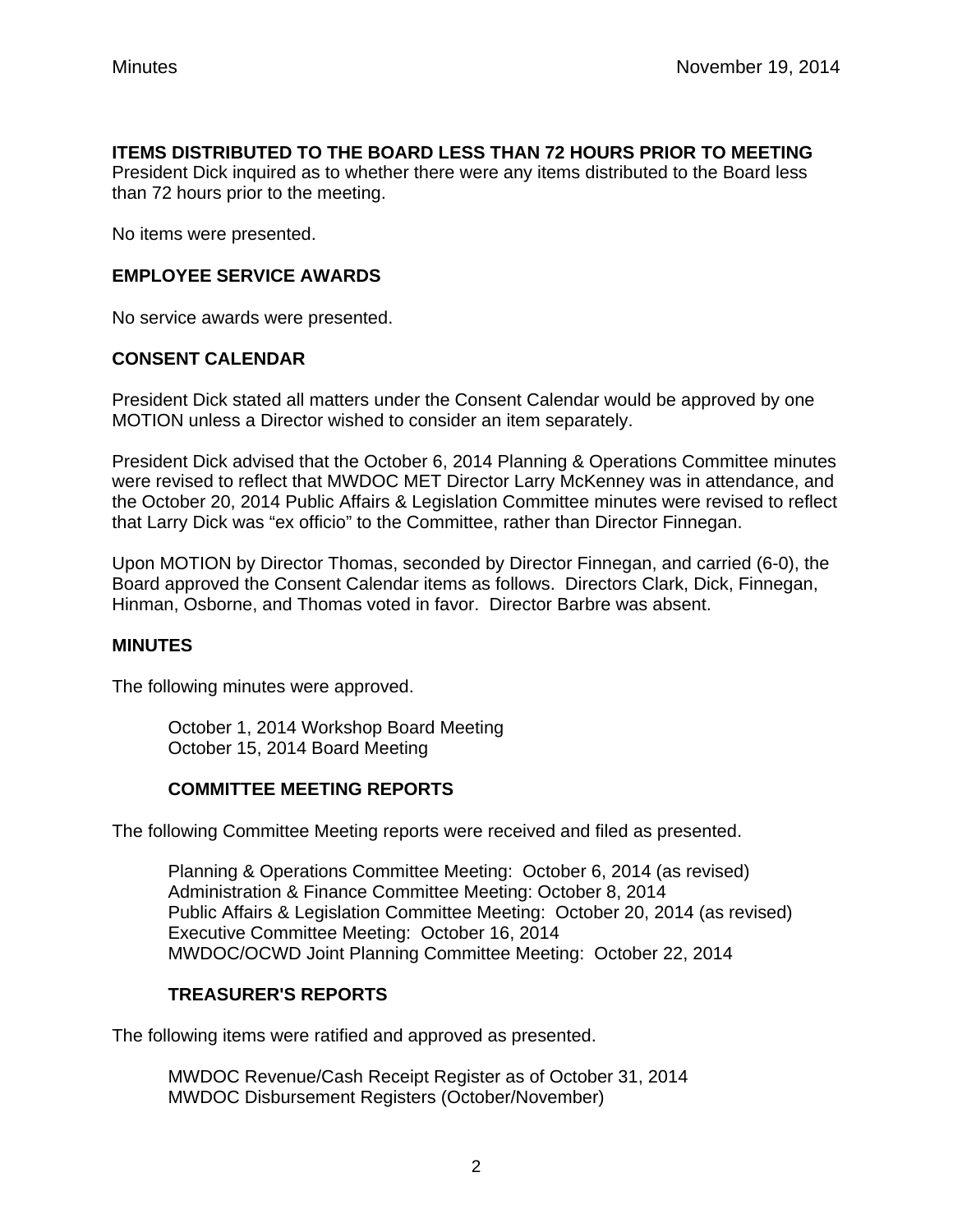The following items were received and filed as presented.

MWDOC Summary of Cash and Investment and Portfolio Master Summary Report (Cash and Investment report) as of September 30, 2014

PARS Monthly Statement (OPEB Trust)

Water Use Efficiency Projects Cash Flow

## **FINANCIAL REPORT**

The following items were received and filed as presented.

Combined Financial Statements and Budget Comparative for the period ending September 30, 2014

Quarterly Budget Review

# **2014 CONFLICT OF INTEREST BIENNIAL REVIEW**

The Board approved revisions to the District's Conflict of Interest Code and authorized staff to submit the revisions to the Orange County Clerk of the Board of Supervisors.

# **END CONSENT CALENDAR**

# **ACTION CALENDAR**

## **CONTRACT EXTENSION FOR CHOICE PORTION OF THE VALUE OF WATER COMMUNICATIONS PLAN WITH FRASER COMMUNICATIONS FOR PROFESSIONAL COMMUNICATIONS SERVICES**

Upon MOTION by Director Thomas, seconded by Director Osborne, and carried (6-0), the Board approved the agreement with Fraser Communications for Professional Services for implementing the Value of Water Communications Plan. Directors Clark, Dick, Finnegan, Hinman, Osborne, and Thomas voted in favor. Director Barbre was absent.

## **AUTHORIZATION TO SIGN FUNDING AGREEMENTS FOR IMPLEMENTATION OF A COMPREHENSIVE LANDSCAPE WATER USE EFFICIENCY PROGRAM**

President Dick announced that the proposal to enter into funding agreements for implementing the Comprehensive Landscape Water Use Efficiency Program was before the Board for consideration. Responding to an inquiry by Director Hinman, Mr. Joe Berg commented that the budget portion of the write-up was not complete, because the funding being sought is grant funding, not MWDOC funding.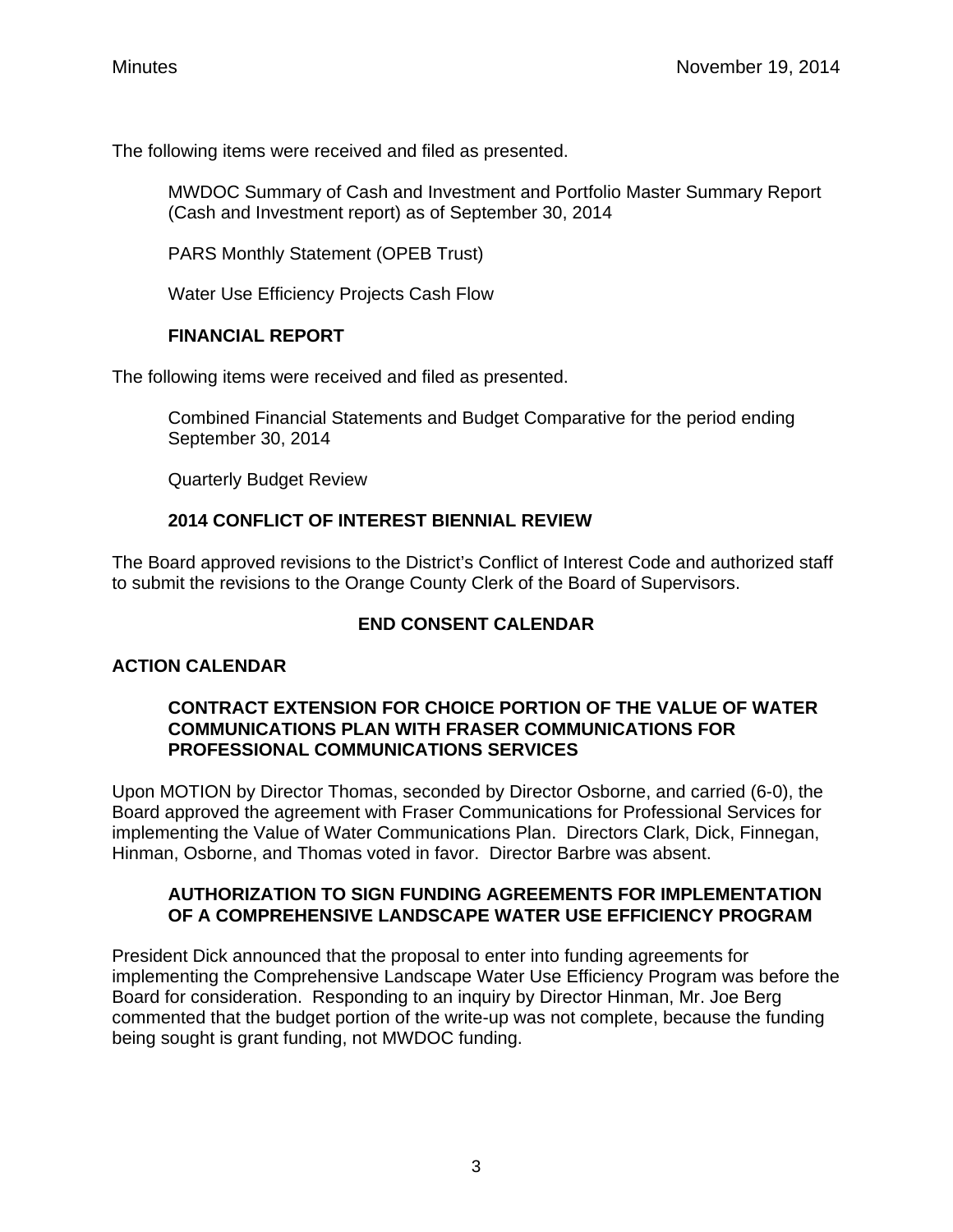Upon MOTION by Director Osborne, seconded by Director Finnegan, and carried (6-0),the Board (1) authorized the General Manager to sign the Implementation Agreement between the County of Orange and MWDOC to access the Proposition 84 funding for implementation of the Comprehensive Landscape Water Use Efficiency Program; and (2) authorized staff to apply the Proposition 84 funding to MWDOC and Metropolitan regional landscape rebate programs. Directors Clark, Dick, Finnegan, Hinman, Osborne, and Thomas voted in favor. Director Barbre was absent.

## **TRI-COUNTY FUNDING AREA COORDINATING COMMITTEE (TCFACC) AMENDMENT TO MEMORANDUM OF UNDERSTANDING FOR SHARING OF PROPOSITION FUNDING WITHIN THE SAN DIEGO FUNDING AREA**

Upon MOTION by Director Hinman, seconded by Director Thomas, and carried (6-0), the Board authorized the Board President to sign the amendment to the Tri-County Funding Area Coordinating Committee Memorandum of Understanding for sharing Proposition 84 funding in the San Diego Funding area. Directors Clark, Dick, Finnegan, Hinman, Osborne, and Thomas voted in favor. Director Barbre was absent.

# **MWDOC LIABILITY INSURANCE RISK ASSESSMENT REPORT**

Upon MOTION by Director Finnegan, seconded by Directors Osborne and Thomas, and carried (6-0), the Board directed the General Manager to notify JPIA of MWDOC's intent to rescind its notice to withdraw from the Liability, Crime, and Property Programs and continue participation in the JPIA programs. Directors Clark, Dick, Finnegan, Hinman, Osborne, and Thomas voted in favor. Director Barbre was absent.

(Director Barbre arrived at 8:40 a.m.)

# **RECOGNITION PLAQUES**

President Dick advised that the proposal to prepare and deliver recognition plaques to certain elected officials who will no longer be serving in their respective seats on a city council or water district board of directors was before the Board for consideration. Plaques are proposed for the following individuals: Bob Moore and Dick Runge (South Coast Water District), and Larry Kramer and John Taylor (City of San Juan Capistrano). President Dick suggested the list be broadened and that staff look at other potential candidates for plaques. He suggested Board members provide input to the General Manager, who will then prepare plaques within his discretion.

Upon MOTION by Director Hinman, seconded by Director Clark, and carried (7-0), the Board authorized staff to develop recognition plaques for various water district directors and city council members to thank them for their service to the water industry. This authority allows the General Manager to prepare plaques for water leaders who will no longer be serving in their respective positions. Directors Barbre, Clark, Dick, Finnegan, Hinman, Osborne, and Thomas voted in favor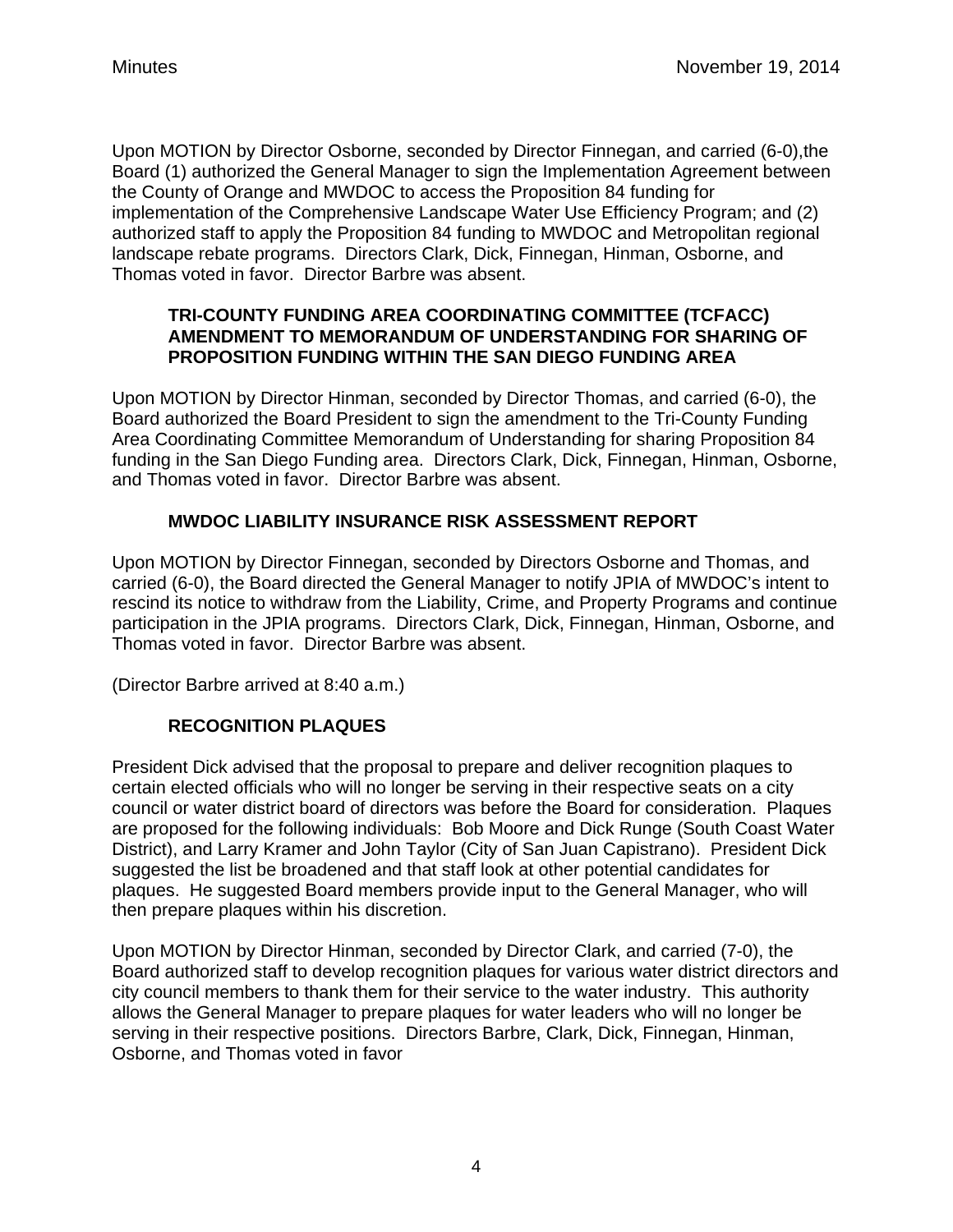# **INFORMATION CALENDAR**

## **GENERAL MANAGER'S REPORT, NOVEMBER 2014**

General Manager Hunter advised that the General Manager's report was included in the Board packet.

Discussion was held regarding the current discussions at MET regarding the allocation plan and potential revisions to the plan; Mr. Hunter advised that the revised plan would be presented to the MET Board in December.

Mr. Hunter also highlighted that the Purchase Order System was approved by the MET Board, and that staff would be submitting comments on the Poseidon Clean Energy Report.

The Board received and filed the report as presented.

## **MWDOC GENERAL INFORMATION ITEMS**

## **BOARD OF DIRECTORS**

The Board members each reported on their attendance at the regular (and special) MWDOC Board and Committee meetings. In addition to these meetings, the following reports were made on conferences and meetings attended on behalf of the District.

Director Barbre reported on attending the MWDOC and MET regular meetings, as well as the Brea, La Palma, La Habra, and Buena Park City Council meetings, a meeting with Gary Breaux, the MET Caucus, and the Yorba Linda Water District Board meeting. Mr. Barbre also highlighted an inspection trip he hosted (State Water Project) and a tour of the Diemer Plant facilities. Mr. Barbre announced that Mr. Gil Ivey would be retiring from MET and suggested he be invited to MWDOC to honor him.

Director Finnegan advised that she attended the MWDOC Board meeting, the WACO Planning and WACO meetings, the ISDOC Executive Committee and ISDOC luncheon meetings, and the Orange County Council of Government meeting.

Director Osborne noted his attendance at the MWDOC Board and Committee meetings, the ISDOC luncheon, the WACO meeting, and the MWDOC Elected Officials Forum. He suggested the Board discuss with staff options for receiving increased attendance at the Elected Officials Forum.

Director Hinman reported on attending the MWDOC Board and Committee meetings, the South Coast Water District Board meeting, the San Juan Utilities Commission meeting, the WACO meeting, the MWDOC Elected Officials Forum, the Rolling Thunder WEROC exercise, the San Juan Basin Authority meeting, MET's dedication of the Foley Courtyward, the OC Community Foundation's 25<sup>th</sup> anniversary luncheon, and the ISDOC luncheon. Ms. Hinman suggested the Board adjourn in memory of recently deceased El Toro Water District Board Member, Ted Martin.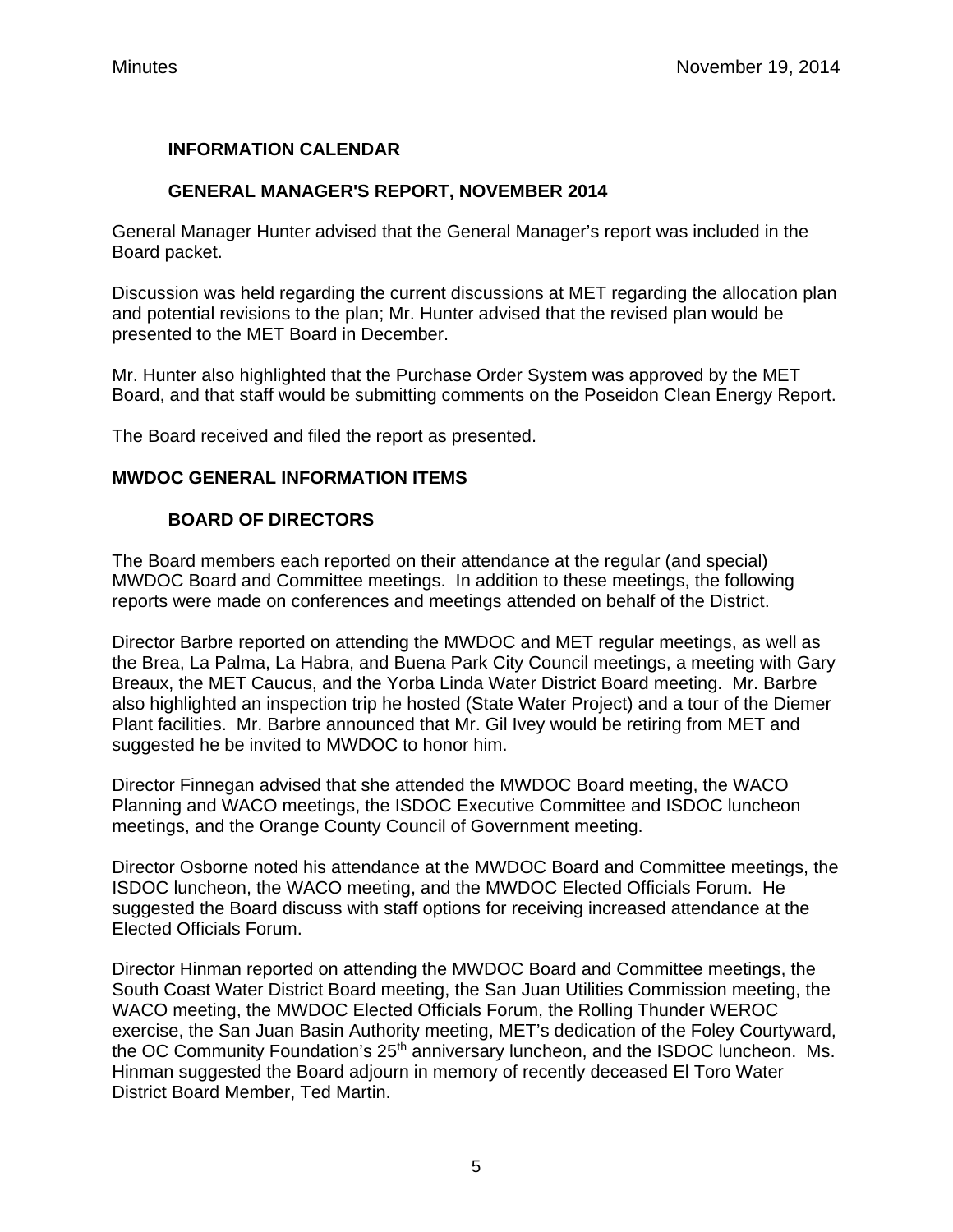Director Thomas noted his attendance at the Administration & Finance Committee meeting, the MWDOC Board meeting, the WACO meeting, the MWDOC Elected Officials Forum, the Water Policy Dinner, and the ISDOC luncheon. Mr. Thomas highlighted the career and personal attributes of Mr. Ted Martin.

Director Clark advised that the attended the MWDOC Board and Committee meetings.

Director Dick reported on attending the MWDOC and MET regular meetings, as well as OC Association of Realtors with Mr. Hunter, the Water Summit in Los Angeles, the Wells of Life fundraiser, the Water Policy Dinner, the ISDOC luncheon, the OC Taxpayers Association, the Orange County Business Council meeting, the East Orange County Water District Board meeting, the Elected Officials Forum, the WACO meeting, the MET Caucus, and the Disabled Veterans of America meeting. Mr. Dick highlighted a meeting he had with the Secretary of Agriculture who was visiting MET.

# **CLOSED SESSION**

At 9:02 a.m., Legal Counsel Behrens announced that the Board would adjourn to closed session for the following matters:

## **CONFERENCE WITH LEGAL COUNSEL – EXISTING LITIGATION**

Pursuant to Paragraph (1) of subdivision (d) of Government Code Section 54956.9. One Case: *San Diego County Water Authority v. Metropolitan Water District of Southern California; all persons interested in the validity of the rates adopted by the Metropolitan Water District of Southern California on April 13, 2010, et al.,* former Los Angeles Superior Court, Case No. BS 126888, transferred on October 21, 2010, to San Francisco Superior Court, Case No. CPF-10-510830.

# **CONFERENCE WITH LEGAL COUNSEL – EXISTING LITIGATION**

Pursuant to Paragraph (1) of subdivision (d) of Government Code 54956.9. One Case: *San Diego County Water Authority v. Metropolitan Water District of Southern California;* all persons interested in the validity of the rates adopted by the Metropolitan Water District of Southern California *on April 10, 2012 to be Effective January 1, 2013 and January 1, 2014; and Does 1-10,* et al. (Los Angeles Superior Court Case No. BS137830), transferred on August 23, 2012 to San Francisco Superior Court, Case No. CPF-12-512466.

# **CONFERENCE WITH LEGAL COUNSEL – EXISTING LITIGATION**

Pursuant to Paragraph (1) of subdivision (d) of Government Code Section 54956.9. One Case: *San Diego County Water Authority v. Metropolitan Water District of Southern California; all persons interested in the validity of the rates adopted by the Metropolitan Water of Southern California on April 8, 2014, et al., Los Angeles* Superior Court, Case No. BC547139

## **PUBLIC EMPLOYEE PERFORMANCE EVALUATION**

Title: General Manager Government Code Section 54957